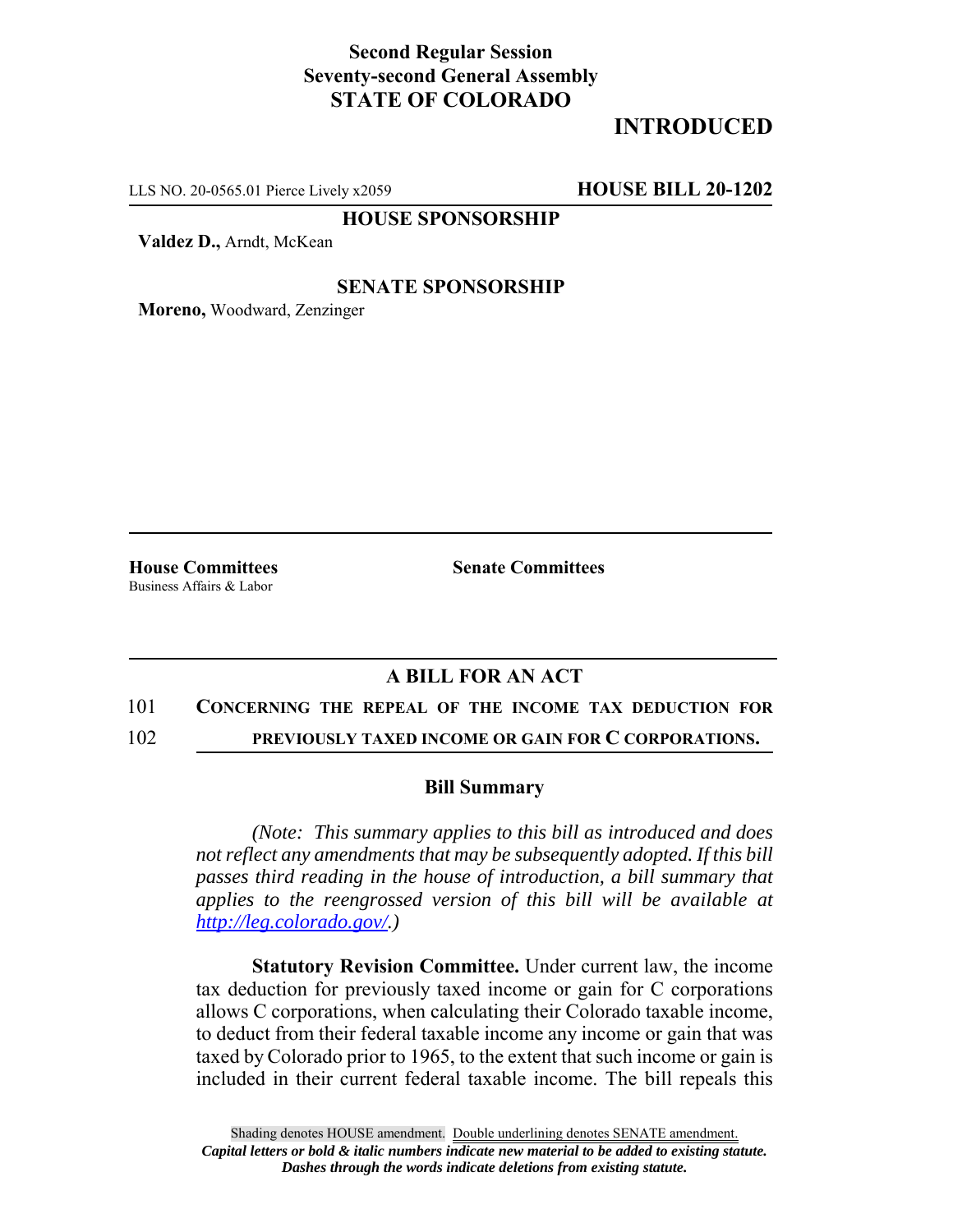income tax deduction.

*Be it enacted by the General Assembly of the State of Colorado:*

 **SECTION 1. Legislative declaration.** (1) The general assembly finds and declares that:

 (a) The income tax deduction for previously taxed income or gain for C corporations allows C corporations, when calculating their Colorado taxable income, to deduct from their federal taxable income any income or gain that was taxed by Colorado prior to 1965, to the extent that such income or gain is included in their current federal taxable income.

 (b) The general assembly enacted this deduction the same year that it established federal taxable income as the basis for Colorado taxable income. Thus, it is likely that this deduction was a structural provision necessary to prevent double taxation of transactions that were previously taxed differently by Colorado and the federal government.

 (c) To utilize this deduction, a C corporation must include the income or gain it intends to deduct in its current federal taxable income, and it must have been taxed by Colorado on the same income or gain prior to 1965.

 (2) Therefore, it is the intent of the general assembly to simplify the administration of taxes for the state of Colorado by repealing tax expenditures that are obsolete and can no longer be claimed.

 **SECTION 2.** In Colorado Revised Statutes, 39-22-304, **repeal** (3)(e) as follows:

 **39-22-304. Net income of corporation - legislative declaration - definitions - repeal.** (3) There shall be subtracted from federal taxable